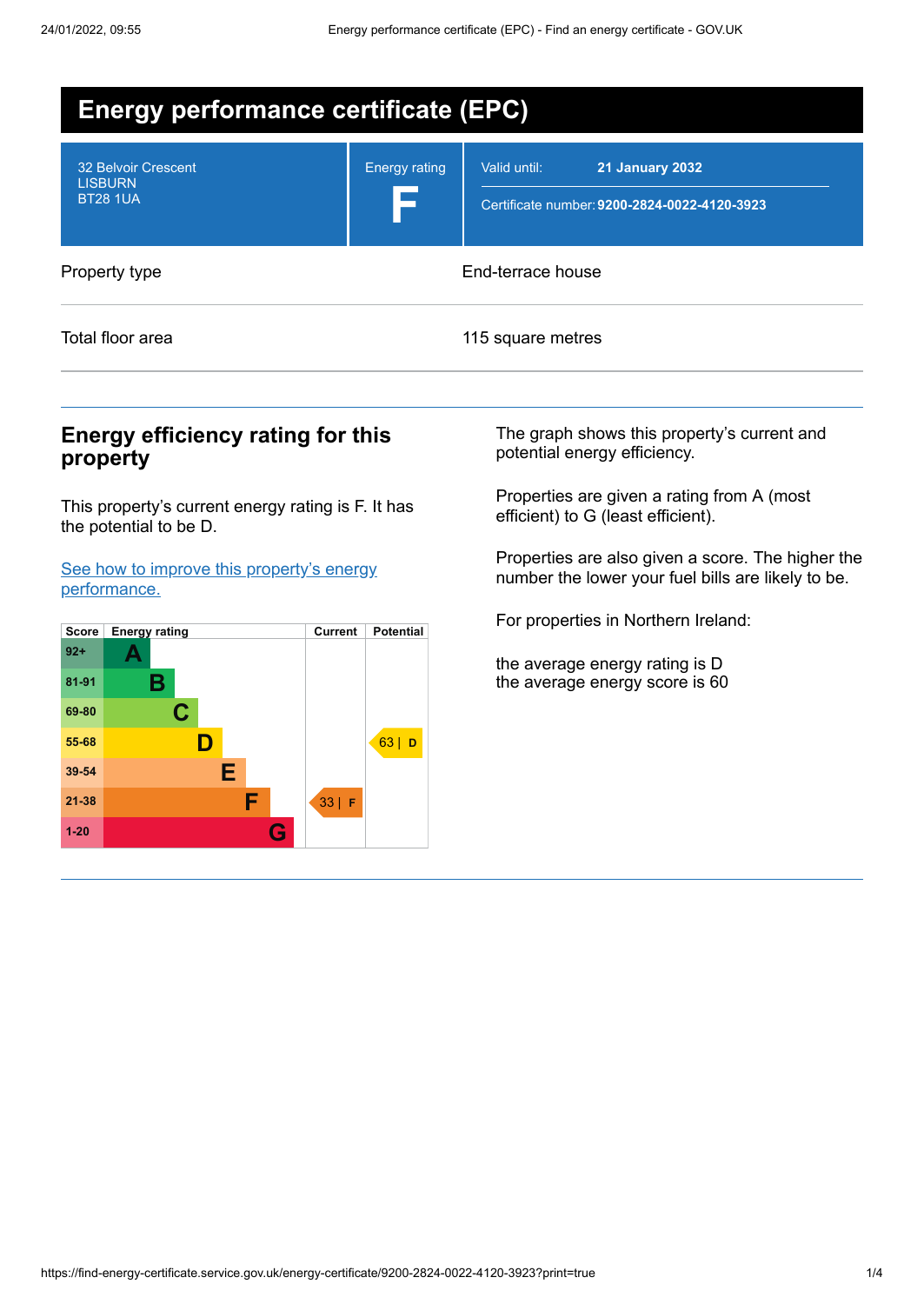# **Breakdown of property's energy performance**

This section shows the energy performance for features of this property. The assessment does not consider the condition of a feature and how well it is working.

Each feature is assessed as one of the following:

- very good (most efficient)
- good
- average
- poor
- very poor (least efficient)

When the description says "assumed", it means that the feature could not be inspected and an assumption has been made based on the property's age and type.

| <b>Feature</b>       | <b>Description</b>                                  | Rating    |
|----------------------|-----------------------------------------------------|-----------|
| Wall                 | Cavity wall, as built, no insulation (assumed)      | Poor      |
| Wall                 | Timber frame, as built, insulated (assumed)         | Good      |
| Roof                 | Pitched, 75 mm loft insulation                      | Average   |
| Roof                 | Pitched, limited insulation (assumed)               | Poor      |
| Window               | Fully double glazed                                 | Average   |
| Main heating         | Boiler and radiators, oil                           | Poor      |
| Main heating control | No time or thermostatic control of room temperature | Very poor |
| Hot water            | From main system, no cylinder thermostat            | Very poor |
| Lighting             | Low energy lighting in all fixed outlets            | Very good |
| Floor                | Solid, no insulation (assumed)                      | N/A       |
| Secondary heating    | Room heaters, wood logs                             | N/A       |

#### **Low and zero carbon energy sources**

Low and zero carbon energy sources release very little or no CO2. Installing these sources may help reduce energy bills as well as cutting carbon emissions. The following low or zero carbon energy sources are installed in this property:

• Biomass secondary heating

#### **Primary energy use**

The primary energy use for this property per year is 346 kilowatt hours per square metre (kWh/m2).

### **Additional information**

Additional information about this property:

Cavity fill is recommended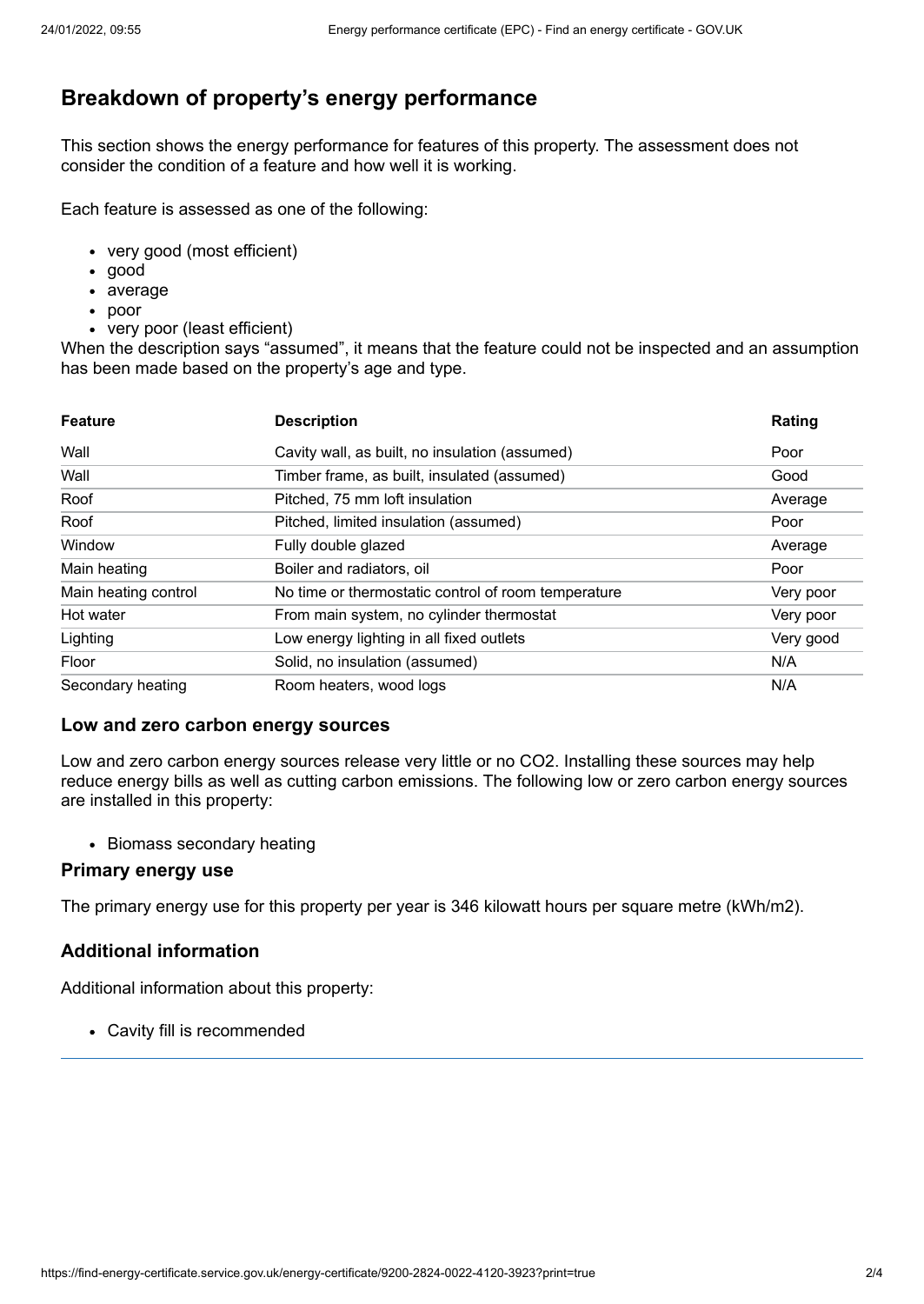| <b>Environmental impact of this</b><br>property                                                        |                 | This property produces                                                                                                                        | 9.1 tonnes of CO2 |
|--------------------------------------------------------------------------------------------------------|-----------------|-----------------------------------------------------------------------------------------------------------------------------------------------|-------------------|
| This property's current environmental impact<br>rating is F. It has the potential to be D.             |                 | This property's potential<br>production                                                                                                       | 4.7 tonnes of CO2 |
| Properties are rated in a scale from A to G<br>based on how much carbon dioxide (CO2) they<br>produce. |                 | By making the recommended changes, you<br>could reduce this property's CO2 emissions by<br>4.4 tonnes per year. This will help to protect the |                   |
| Properties with an A rating produce less CO2                                                           |                 | environment.                                                                                                                                  |                   |
| than G rated properties.                                                                               |                 | Environmental impact ratings are based on<br>assumptions about average occupancy and                                                          |                   |
| An average household<br>produces                                                                       | 6 tonnes of CO2 | energy use. They may not reflect how energy is<br>consumed by the people living at the property.                                              |                   |
|                                                                                                        |                 |                                                                                                                                               |                   |

# <span id="page-2-0"></span>**How to improve this property's energy performance**

Making any of the recommended changes will improve this property's energy efficiency.

If you make all of the recommended changes, this will improve the property's energy rating and score from F (33) to D (63).

| <b>Recommendation</b>                              | <b>Typical installation cost</b> | <b>Typical yearly saving</b> |
|----------------------------------------------------|----------------------------------|------------------------------|
| 1. Increase loft insulation to 270 mm              | £100 - £350                      | £59                          |
| 2. Cavity wall insulation                          | £500 - £1,500                    | £192                         |
| 3. Hot water cylinder thermostat                   | £200 - £400                      | £19                          |
| 4. Heating controls (programmer, thermostat, TRVs) | £350 - £450                      | £203                         |
| 5. Flat roof or sloping ceiling insulation         | £850 - £1,500                    | £28                          |
| 6. Condensing boiler                               | £2,200 - £3,000                  | £200                         |
| 7. Floor insulation (solid floor)                  | £4,000 - £6,000                  | £54                          |
| 8. Solar water heating                             | £4,000 - £6,000                  | £39                          |
| 9. Solar photovoltaic panels                       | £3.500 - £5.500                  | £332                         |

### **Paying for energy improvements**

Find energy grants and ways to save energy in your home. [\(https://www.gov.uk/improve-energy-efficiency\)](https://www.gov.uk/improve-energy-efficiency)